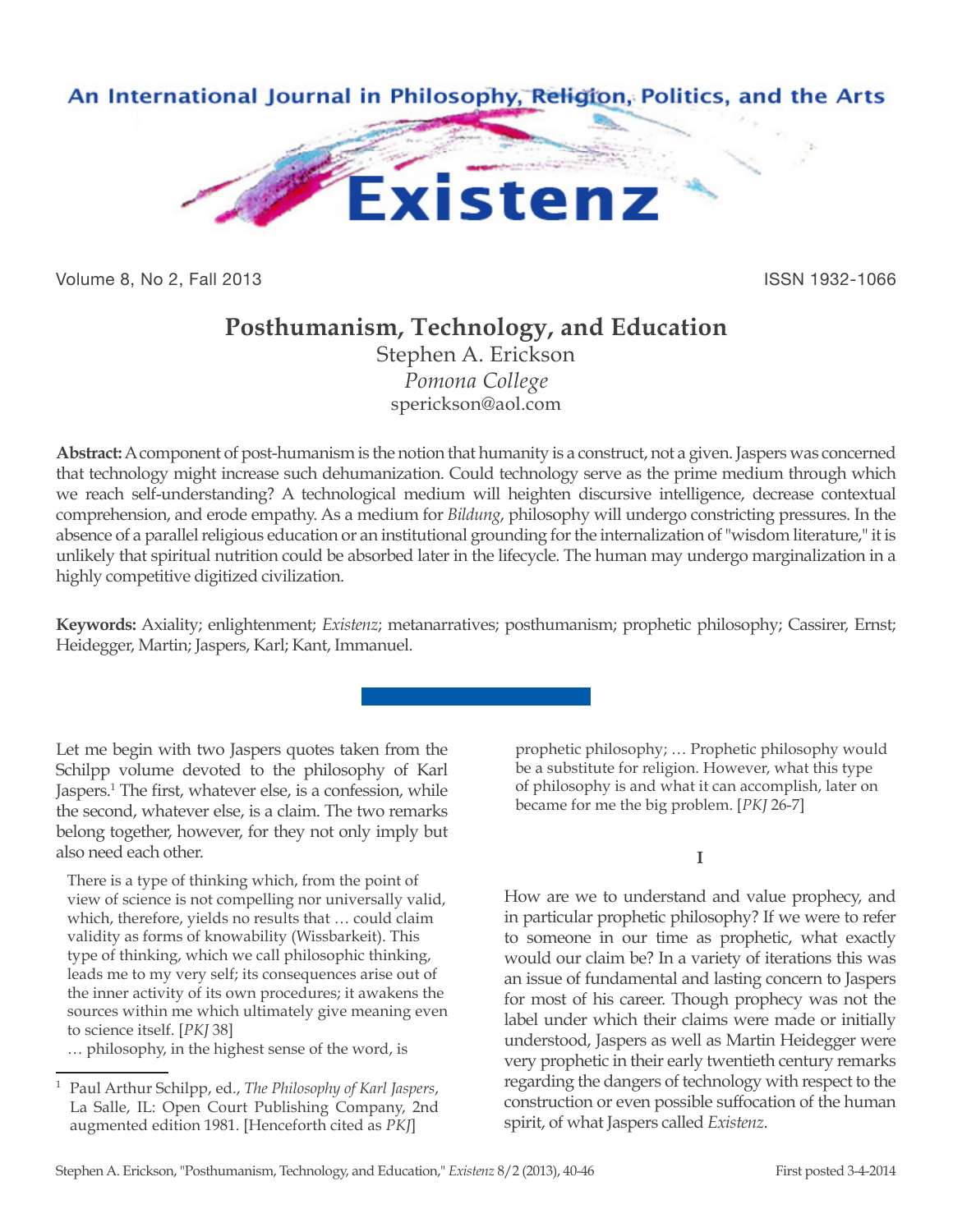What sort of understanding of technology, what form of precocity was this foresight? It was surely not simply a shrewd prediction based on statistically probabilities and rational inferences. In this sense it was not scientific. Jaspers and Heidegger spoke out of quiet and utter existential convictions. But out of what realm and in what manner did such conviction arise? Surely it was prophetic. Again, however, what does this mean? Though the distinctions do not get us far, the assessment of technology forwarded by Jaspers and Heidegger was intuitive, not discursive, holistic, nor analytical.

Such somewhat baffling matters were perhaps especially in Jaspers' mind some three decades later, in the context of the lectures he gave at the University of Basel in July of 1947, lectures that he confided to Hannah Arendt might be "inherently impossible" in terms of their content and direction.

What Jaspers conveyed in Basel was later issued under a somewhat misleading English translation as *The Perennial Scope of Philosophy*. The English translation of Jaspers' original title, *Der Philosophische Glaube*, is misleading because "perennial" tends to connote such notions as universal or same, whereas Jaspers understood any philosophical form of faith as historical and, as is made repeatedly clear, open-ended. Philosophical faith is a mode of being-in-the-world that, though in some senses of "traditional" is traditional, is also much more than this. Simply put, philosophical faith is unavoidably also prophetic, as prophecy could not but also be philosophical.

Here, then, we stand. To move forward successfully with respect to prophecy, what Jaspers calls "the big problem," will be to have navigated skillfully between the Scylla and Charybdis of scientific knowledge and religious faith. For Jaspers in particular it requires the adumbration of philosophical faith as thoroughly as possible without thereby codifying it into dogmas or reducing it to a set of certainties. Again, though prophecy and philosophical faith will not be identical with each other, their overlap will make it unavoidable that an understanding of one will require reference to the other.

We are helped in our undertaking if we orient ourselves in terms of a pivotal historical moment in the unfolding of twentieth century Continental Philosophy. It occurred in the Spring of 1929 in Davos, Switzerland, and took the form of a disputation. The disputants, as we well know, were Ernst Cassirer and Heidegger, thought then by many to be the most significant representatives of two diverging, if not altogether conflicting, yet dominating modes of philosophical

activity. These modes had emerged from a fundamental and fateful distinction found in Immanuel Kant, that between spontaneity and receptivity.

Some have said that this distinction supports the bifurcation of Continental Philosophy into Enlightenment thinking and counter-enlightenment reactions to it, conceptual analysis and existential pathos. At an extreme, what some claim can be traced and witnessed through the Kantian distinction between spontaneity and receptivity is a cleavage between humanism and anti-humanism, confident reason and its equally insistent, yet illusive and chronically obscure other—somewhat more metaphorically construed, between an emerging dawn and an impending dusk.

Cassirer's philosophy of symbolic forms forwards the self-assured spontaneity of human rational endeavor. Heidegger's philosophy of thrownness (*Geworfenheit*) and guilt-laden finitude testifies to the priority of what is quite probably a pre- or posthuman receptivity. Through Cassirer, the freedom and autonomy of world-making thought is affirmed and celebrated; through Heidegger, what is acknowledged is an insurmountable groundlessness arising from already having found oneself dependently situated in contingent and precarious historical and cultural circumstances not of one's own making.

In Cassirer we meet up with a historically informed reason that is robust, culturally creative and sure of its capacity to engender and transform the parameters of the very world in which it resides. In Heidegger, however, what we encounter is an historically dispensed thrownness, one that is spiritually responsive, though only in severely truncated ways because unsure of its standing in the face of its ominous sense of groundlessness. This groundlessness is itself adumbrated in and through the recurrent sense that what is ultimately on offer is not particular somethings whether symbolic forms or cultural artifacts, aesthetic or scientific, but … nothing at all.

I have paused over the meeting of Cassirer and Heidegger, iconic though it was, only to help illumine and perhaps begin to solve what Jaspers has called his big problem, the full comprehension of prophetic philosophy, that which Jaspers lauds as philosophy at its highest. A resolution and focusing of the contours of prophetic philosophy, in turn, should move us toward an understanding of post-humanism. Post-humanism is a prognosis regarding a condition in the direction of which we are said to be moving and which, purportedly, trends in technology and some emerging forms of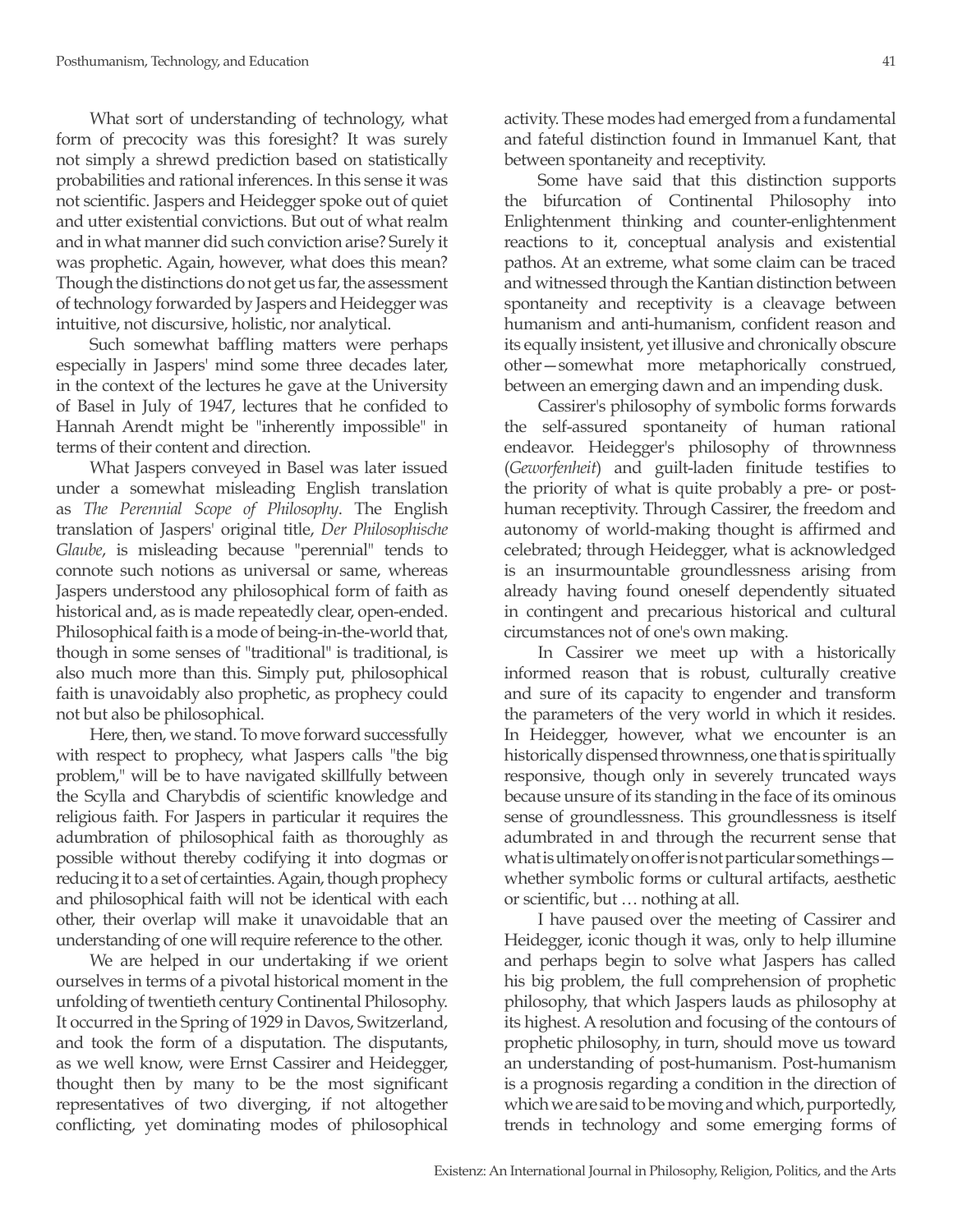education are said to further and serve, however unthematically and even unwittingly.

When we speak of post-humanism, we are surely indicating an existential configuration soon to arrive rather than something already altogether present. To borrow from Michel Foucault, humanism itself may in fact be a "face drawn in the sand at the edge of the sea,"2 but the tide has not rolled in quite yet—even though on another and adjacent shore, as so haunted the thoughts of Matthew Arnold, the sea of faith is surely receding.

With respect to the onset of post-humanism that we are witnessing, if witnessed at all, there is something on the horizon, however inscrutably, that is beginning to absorb and encompass us, but something that is not yet fully undergone by us—or should we say by *post*us—as part and parcel of the Encompassing itself. How might this reflective circumstance even begin to be undergone or be comprehended philosophically except prophetically?

As to prophesy itself, we must already admit to a deep quandary that constitutes a decisive dimension of our historical dispensation and thereby cannot but configure and to some degree confound any twentyfirst century reflection on purportedly contemporary prophetic modalities. In terms of tradition, a prophetic is said to have been contacted by the divine and to have become one of its spokespersons. We might choose to soften this description, removing some of its anthropomorphic edge, by construing the prophet simply as somehow connected to another realm, one beyond this one. The prophet may not need to be construed as communicating with the divine in a specifically personal way. On such an account features of a world beyond this one, and possibly even demands issuing from it, may be conveyed prophetically to those others in a community who may themselves not be attuned to any other realm than their more immediate one.

Stating the dynamics of the prophetic in this way, however, strongly suggests that any prophetic mode requires an axial age and its then long lingering parameters in which to reside. It may be that without an axial residence prophets could not be prophets and, thus, simply could not be. Must true prophets not channel conditions, if not actual communications, from a realm beyond that surrounding one in which we always already, immediately and overtly find ourselves?

I have just employed the largely non-philosophic term "channel" as a means of further indicating that prophetic philosophizing, for Jaspers' philosophy in its highest form, could not issue from the spontaneity of agency. It must arise in receptive response to something (and even to a somewhere) beyond itself. In short, it looks as if prophetic philosophy could only be undergone, that it could not be done. It might only arise in and through a receptive, somewhat Heideggerian ambience and not by means of the vigorous agency of symbolic form creation and modification, or programmatic conceptual analysis as is exhibited and extended in the work of Cassirer or, say, Daniel Dennett or Hilary Putnam.

Having now sketched, if not fully demarcated the boundaries and some of the more basic hash marks of a particular and potentially prophetic field of play, we must hope to return our central philosophical player to this most spiritually serious of venues. How does Jaspers stand in the midst of this scene? If his big problem was once and long remained getting a grip on that highest form of philosophy that he termed "the prophetic," what resources were in fact available to him from within his own philosophy for its pursuit?

Note that it was Jaspers himself who gave us our most articulated and schematized understanding of the axial. We have been led toward the view that, absent the axial, prophetic philosophy becomes a most precarious, if not utterly antiquated and thereby impossible undertaking, anachronistic at best. This in turn leads us to consider at a minimum two questions regarding Jaspers' own resources and, perhaps more crucially, the presumed resources of philosophy itself.

Firstly, does Jaspers in fact have a prophetic mode available to him, neither religious nor scientific in its dynamic? In other words, what scope can be ascribed to these resources that comprise and define philosophical faith? Whether he himself actually came upon it, what might Jaspers have on offer to those who are and remain philosophically minded and do continue to find themselves living in an axial mode—more strongly and metaphorically stated, who still find themselves in an axially constituted world?

Secondly, and more disturbingly so, if ours is an existence no longer axial, with what philosophical opportunities, means, and methods might Jaspers nonetheless still provide us? How might we live thoughtfully in such a vacant historical landscape? How might we be equipped to cope within a spiritually impoverished dispensation? The foundation of

<sup>2</sup> Michel Foucault, *The Order of Things: An Archaeology of the Human Sciences*, trans. Alan Sheridan, New York: Vintage Books 1970, p. 387.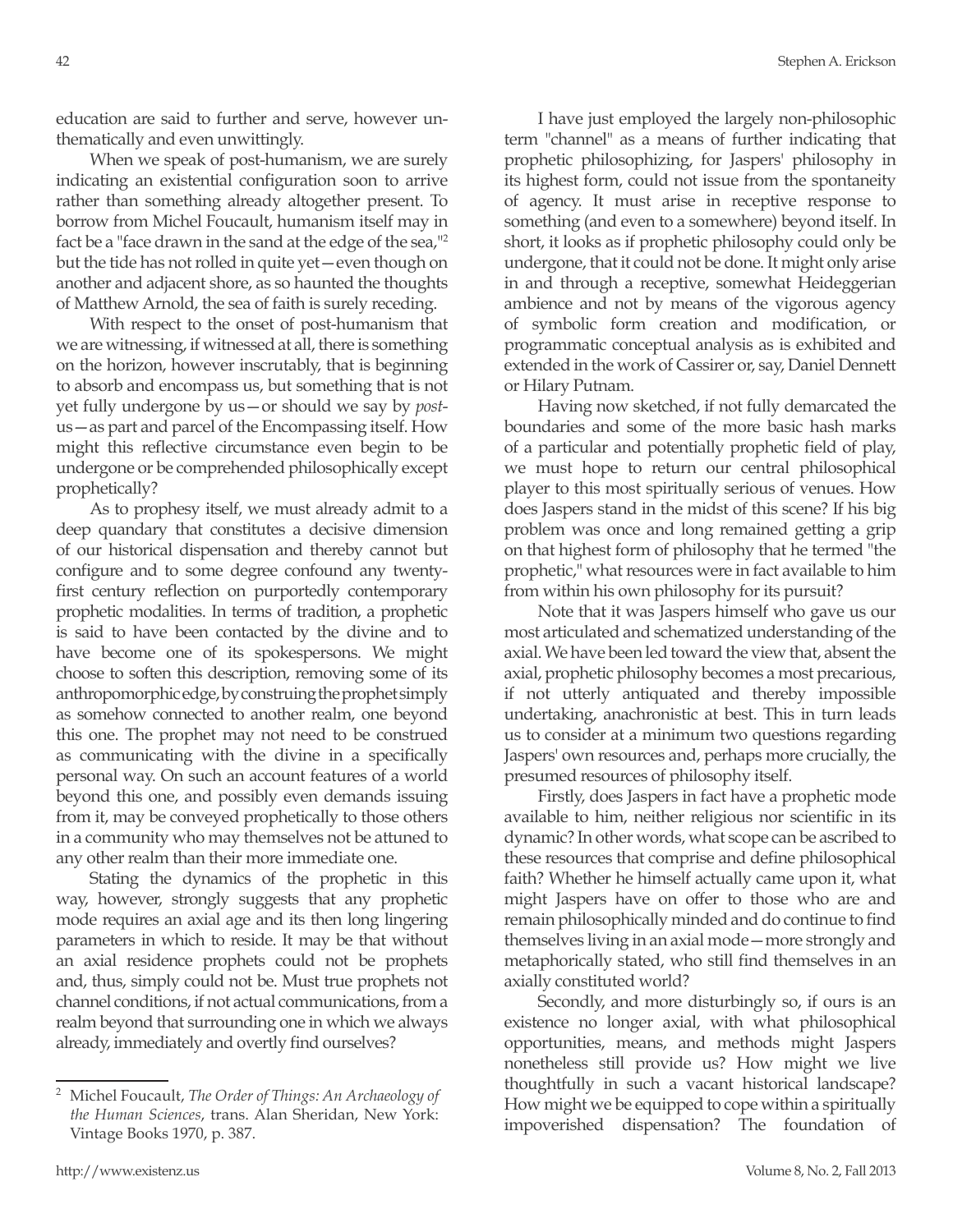any culturally responsive and thereby continental philosophy might be coerced into constituting itself as variations of existential despondency, that much traversed transitional bridge built by the likes of Albert Camus and Jean-Paul Sartre. This outcome is realistically possible and not to be casually discounted.

Difficulties mount, but they are almost perversely intriguing. Consider the following. If Jaspers' own responses to these concerns would turn out to be insufficient, if not largely absent, meager if not lacking, we might be drawn toward a further and quite overarching diagnostic inference. It is that Jaspers possible inadequacy regarding provisions for the philosophical life might in no way be unique, but in fact regrettably paradigmatic. Prophecy as philosophy's purported highest form may simply no longer be possible. To be viable philosophy might require a lingering and somewhat robust axial environment in which to survive. If philosophy were actually to be defined through its highest, quite plausibly prophetic form, philosophy as a living practice might purely and simply be over. It may cease to exist except in an historical memory structured by the history of ideas. And there are those who have already announced the death of philosophy. On this view the remains of philosophy can still be found, but only within the parameters of commentary and scholarship—or just perhaps as a ghost feasibly pursued through what Nelson Goodman called world-making—or more problematically and in differing ways through what Ludwig Wittgenstein and, later, Jacques Derrida came to think of as deconstructive linguistic therapy.

What Jaspers himself provides with regard to prophetic possibilities is surely both mixed and uncertain. Let us take at least a glancing note of what Jaspers makes available, keeping in mind that if we were to be faithful to Jaspers' own notion of *Existenz*, we would not only report Jaspers' stance, but also try it on, so to speak, if only as a thought experiment. We must not only analyze Jaspers' philosophy, but also undergo it. To hearken back to the quotation with which this exploration began, we must find out for ourselves whether

the type of thinking, which Jaspers calls philosophical thinking, leads us to our very selves.

We must hope to determine whether the consequences of such thinking arise out of the inner activity of its own procedures.

Now obviously this is a very tall and also very awkward and humbling order. It is made even more so to the extent that we acknowledge the radically existential demand that it puts on those who would be philosophers. This demand is for a most fundamental form of self-encounter. If existential philosophers are right in claiming that the only genuine philosophical questions are those that also bring their questioners into question in their very acts of asking such questions, then we are surely in the domain of core philosophical activity if and as we pursue Jaspers' prophetic project.

We can drive this account of philosophical authenticity home even further through reference to a letter Heidegger writes to Jaspers in June of 1922. Jaspers is clearly in assent with its contents.

The psychological is not something that man "has," whether consciously or unconsciously, but something that he is and that lives in him. That is, in principle: There are objects that one does not have, but that one "is" … The old ontology … must be restructured from the bottom up—if one means to be serious about grasping and guiding one's own present life in its fundamental intentions.3

An assent to Heidegger's reflections here is an acknowledgement that self-encounter is at the heart of the philosophical enterprise. It is the preparatory phase of ontology, if not finally ontology itself, both in its underlying dispensation and any possible prophetic manifestation. Clearly, Jaspers has resources for an existential self-encounter. To what extent would or does he construe these resources as an avenue to the prophetic? These must be core questions for Jaspers and not easily worked through.

## **II**

Let us turn at this point to a consideration and placing of a post-human moment within prophecy. The notion of our pending arrival in a post-human future is receiving considerable attention. Again, we will continue to

We must consider whether such thinking awakens the sources within us, which ultimately give meaning even to science itself.

<sup>3</sup> Karl Jaspers, "Letter of June 27, 1922," in *Martin Heidegger und Karl Jaspers: Briefwechsel 1920-1963*, eds. Walter Biemel and Hans Sauer, trans. Edith Ehrlich, Frankfurt a.M.: Klostermann, Munich/Zurich: Piper & Co 1990, p. 26. I first found this in the superb volume edited by Kurt Salamun and Gregory J. Walters, *Karl Jaspers's Philosophy: Expositions and Interpretations*, Amherst, New York: Prometheus Books 2008, p. 178. It appears in the essay by Andreas Cesana, "Daring to Live Out of Uncertainty," pp. 169-94.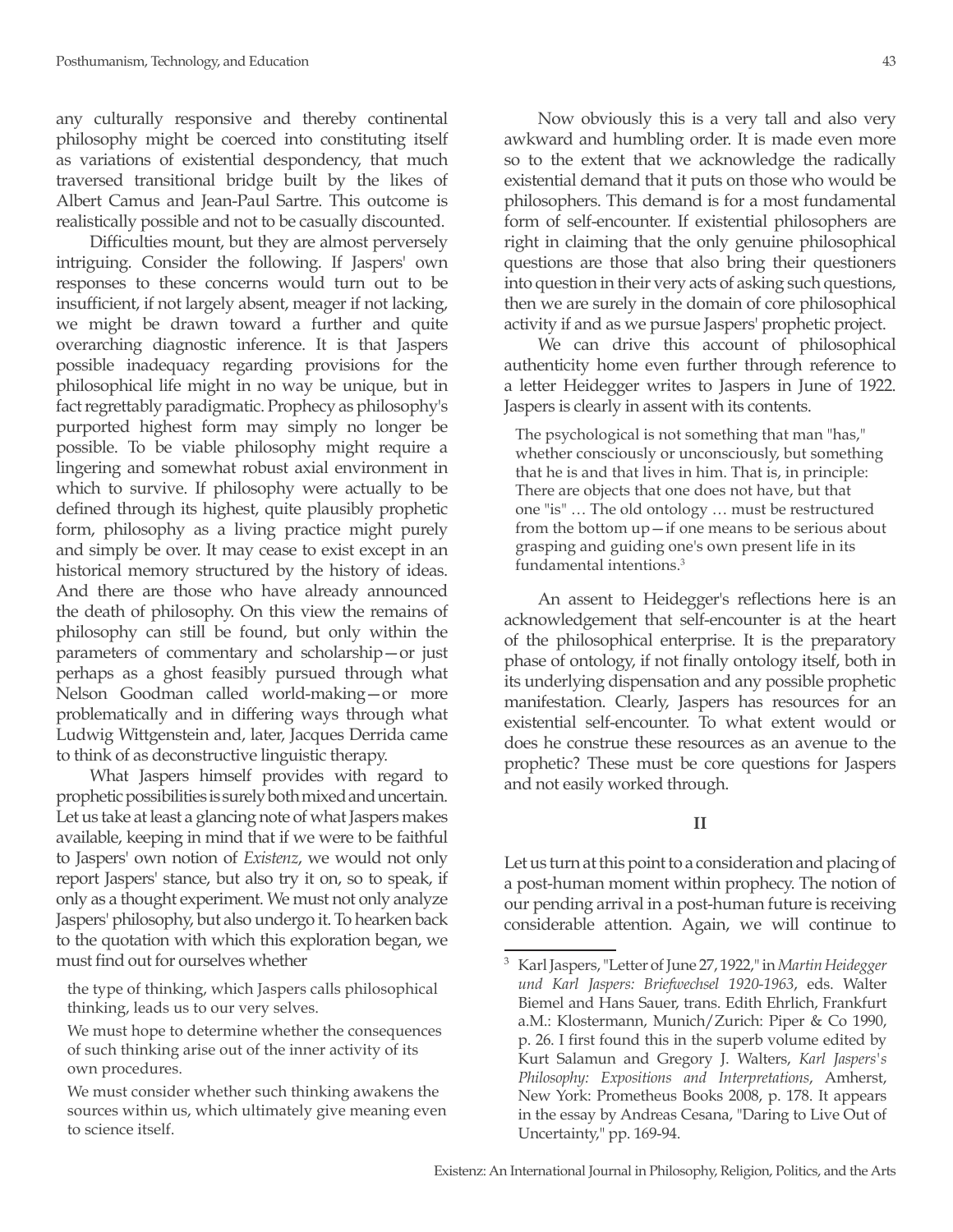explore prophecy along Jaspers' highly suggestive, if indeterminate lines as a contemporary possibility open to philosophy, perhaps philosophy's highest and most significant opportunity. What can be said here can only emerge as a thought experiment and even then can only be projected tentatively and in outline.

What might it be to be legitimately characterized as post-human? Before answering this question, however, a prior question must be considered. Is the human condition—that which defines our humanity subject to very substantial historical reconfiguration, or is it an unalterable state, mutable at the margins, but not in its essence? The preparatory and provisional answer I recommend is that humanity requires some form of overarching narrative to be fully humanity. Were one to grant that such metanarratives rise and fall, it is feasible to entertain the notion that humanity itself rises and falls and that there may well be in-between times when there is no humanity in any robust sense. This deficiency will be a function of no new metanarrative yet having arisen to replace a largely deteriorated or departed one. (Friedrich Nietzsche labeled such a period one of decadence).

On such an account we confront the disconcerting notion that differing metanarratives may well, even necessarily engender different humanities. If some metanarrative or other is essential to the human, and metanarratives can and do significantly differ, it couldn't be otherwise. Anyone holding to this view, however, will need to respond to an obvious objection: there must be something common to allegedly differing humanities and thus a common humanity. This is only common sense stripped of science fiction spin.

The response to this objection, I believe, might take the following tack: whatever those common features of humanity are, they are not particularly informative nor interesting except in a barbaric time when some groups need to be reminded of them. In times of barbarism, however, reminders, even threats accomplish next to nothing. Military force is almost always needed, and when successful it is simply viewed as victorious, not as instructive or educational.

But let us turn to a very benign example of the issue at hand. Contemporary citizens of Athens, and those Athenian Greeks taught, criticized, and celebrated in Ancient Philosophy classes, do share characteristics. These characteristics, however, are not nearly as engaging nor productive of insights as are those properties possessed by our celebrated Athenian forbearers alone. We should quickly add that what contemporary Athenians do not share with their ancient ancestors is bound to be more revelatory of them—and of more cultural-philosophical importance—than what they do share.

Some have claimed that an extraordinarily defining characteristic of our age has been the utter breakdown of metanarratival credibility altogether. Our most recent metanarratives, it has been said, have collapsed, and no further, thus future metanarratives are even possible. These are very strong, in ways startling claims. They are frequently forwarded as defining features of postmodernity and provide the underpinnings for many an assertion that ours is a post-human era.

Considered somewhat narrowly, then, on the thought experiment in which we are engaged, postmodernism and posthumanity would be both heralded and constituted by one and the same event. Insofar as this event has been anticipatorily undergone—for it is not done, but happens—any sustained announcement of its pending occurrence in the larger society and culture cannot but be construed as prophetic. If this announcement is itself far-reaching, consistently coherent, spelled out in its likely implications, and its components are at least partially systematized, we have what looks to be a quite compelling candidate for a place within the domain of prophetic philosophy. We cannot be sure, for neither Jaspers nor we are demonstrably certain of what form prophecy might actually take in our era.

An account such as now being explored risks sounding overwhelming, convulsive, dramatically apocalyptic, and thus perhaps preposterous. It has somewhat the ring of Derrida, specifically Derrida's invocation in the late 1960s of the total trembling together with its world transforming consequences. In no obvious way have these consequences yet occurred, nor may they occur at all. But there is another, more plausible route open to us than this totalizing one. We might accept and underscore the notion that is already guiding us, *viz.*, that what converges when humanity and postmodernity meet is just post-modernism and then postmodern humanity—not something deserving the label of post-humanity as some historical totality now falling into complete and thorough extinction. Humanity remains, but now stripped of the narratives of modernity. These narratives will still be capable of statement. They will simply no longer be compelling nor integrating in the lives of those who utter them.

If we at least allow ourselves this set of possibilities, we can then wonder whether a subsequent and thus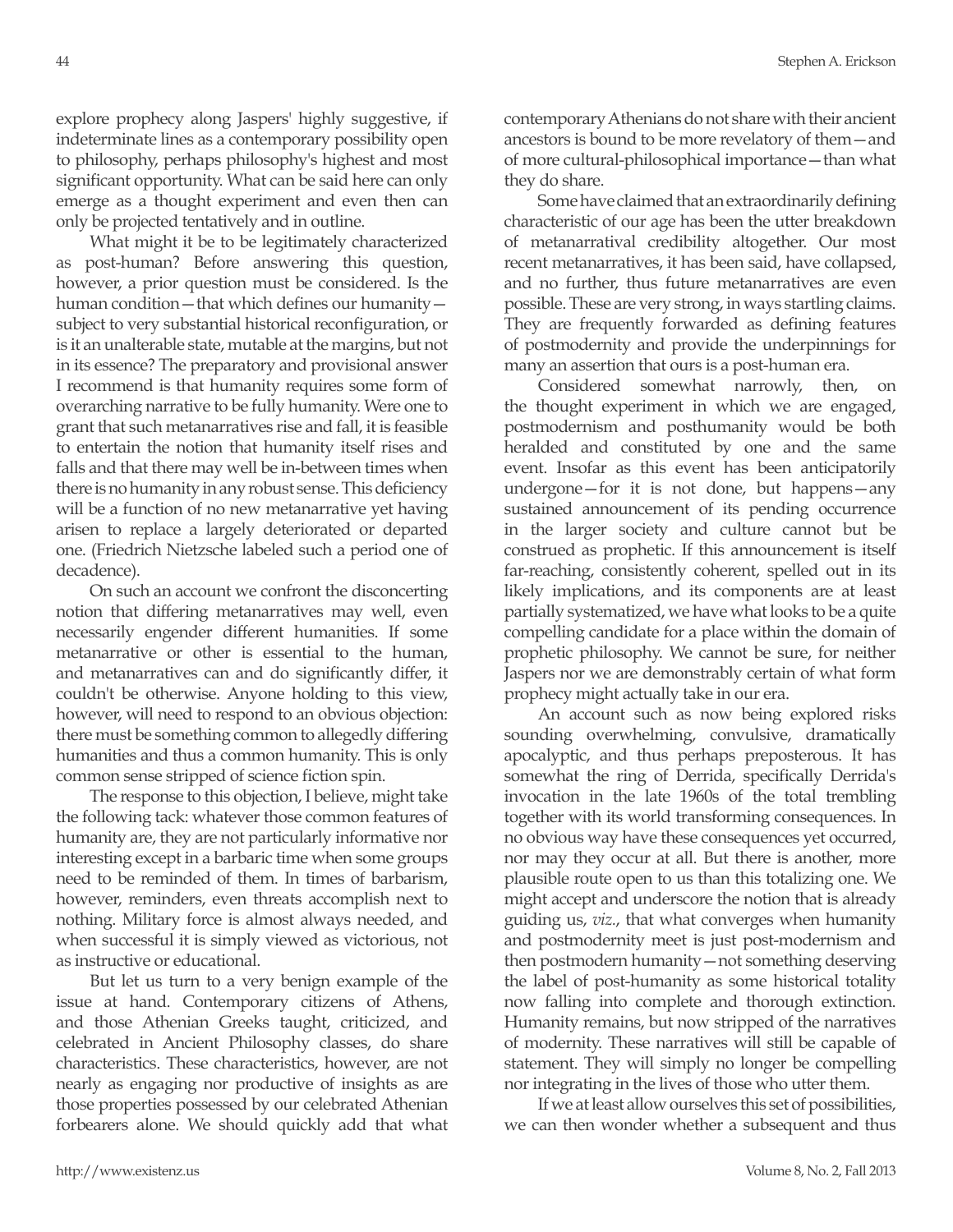postmodern prophecy is possible, *viz.*, a prophecy within the contours of posthumanity construed as a post-modern, nonetheless very human condition. This form of prophecy will anticipate a new humanity, inclusive of yet transcending that humanity that we acknowledge as remaining in and through the arrivals and departures of far more robust and narratively nurturing dispensations of humanity. Is such prophecy possible, credible, even called for, or is it merely fanciful because anachronistic, based on an historical misunderstanding of the very parameters of any prophetic undertaking?

We have in fact seen such a prophetic modality within Continental Thought, boldly in Nietzsche under differing labels and in more tentative and nuanced ways in Heidegger under very few and mostly nondescriptive and thereby unhelpful labels.

Unlike either Nietzsche or Heidegger, what I believe we find in Jaspers is far less prophetic declaration than restorative hope. Though in the Schilpp volume Jaspers construes an account of prophetic philosophy to be his big problem, it does not appear that he resolves it. He does not offer a great deal regarding any impending future. But Jaspers does convey a considerable concern over a return to a human condition and attendant dignity damaged to the point of nearly irreparable dissolution by atrocities issuing from the Nazi mentality. We might thus consider Jaspers more recuperative and thereby conservative and traditional in aspiration, whereas Nietzsche and Heidegger are more open to discontinuous rupture and transformation, thereby more radical in stance.

It is quite likely that we are in fact in an unavoidably transitional moment. This transition, however, is not so much from a two-plus millennial or longer period of normatively construed humanity to its irretrievable loss as from a modernist-postmodernist metanarrative to a successor narrative yet to have emerged. All of this may be transpiring within the metanarratival orientation of a late-stage axial life that may either be coming to an end or has already ended. So at least Nietzsche, for one, would have us absorb, then accept and move beyond. By late-stage axial life I mean an existence within those parameters or vestiges of the axial laid down in that 800- 200 BCE era so labeled by Jaspers. On this somewhat extended interpretation, it is Nietzsche's proclamation of the death of God that marks the public, though lingering closure of the axial era's existential credibility for us, soon transient evictees.

If in fact axial modalities themselves are ending

or going into eclipse, we may be in the early throes of a disorienting *Übergang* not undergone since the dawn of the axial age itself. What would one be called upon to do in such times, and by this I mean do philosophically? In those terms counseled by Nietzsche in his *Untimely Meditations* one could become critical as opposed to being antiquarian or monumental. One would hope to locate and investigate historical periods similar to the one we may be currently undergoing and closely consider what might be learned from them. Some underlying dynamics might be brought to light that could be preserved and transported into that unknown, yet soon unfolding future that, under the thought experiment we are currently exploring, we may soon enter. Ian Morris and others now pursue this in somewhat specific ways in terms of possible absorption of the human into a genuinely posthuman, not just post-modern techno-cloud. Fanciful it sounds; visionary it is; and possibly credible it may come to be. Is there a non-reactionary response to this particular genre of impending transition sensibility that philosophy should hope to mount? In the light of Jaspers' forebodings regarding technology and his unequivocal affirmation of the central significance of the prophetic in his Schilpp volume statements, we cannot conclude but that Jaspers would have construed such a response as altogether necessary, at the core, in fact, of the philosophical enterprise as he had come to understand it.

There are serious problems involved in an undertaking such as I have been proposing yet, as was the case with Jaspers himself, only adumbrating. As has already been implied, one concerns philosophy itself. Heidegger, Derrida and others have claimed that philosophy itself is over, that to be appropriate to our times we must be in a post-philosophical mode. I believe that those who hold this view identify one of the essential, otherwise dealbreaking features of philosophy to be that it travels between and negotiates relations between a here and a beyond – or an empirical and a transcendental—however saturated with metaphoricity these genuinely problematic distinctions are. This, of course, is to claim that philosophy, whatever other projects it might choose to undertake, needs an axially bifurcated world in which to undertake them. Lacking such a world, there could be no philosophy.

Numerous responses are available as means of rejecting such claims. Semantically, though only superficially, one could let the term "philosophy" recede into the history of ideas, replacing it as Heidegger